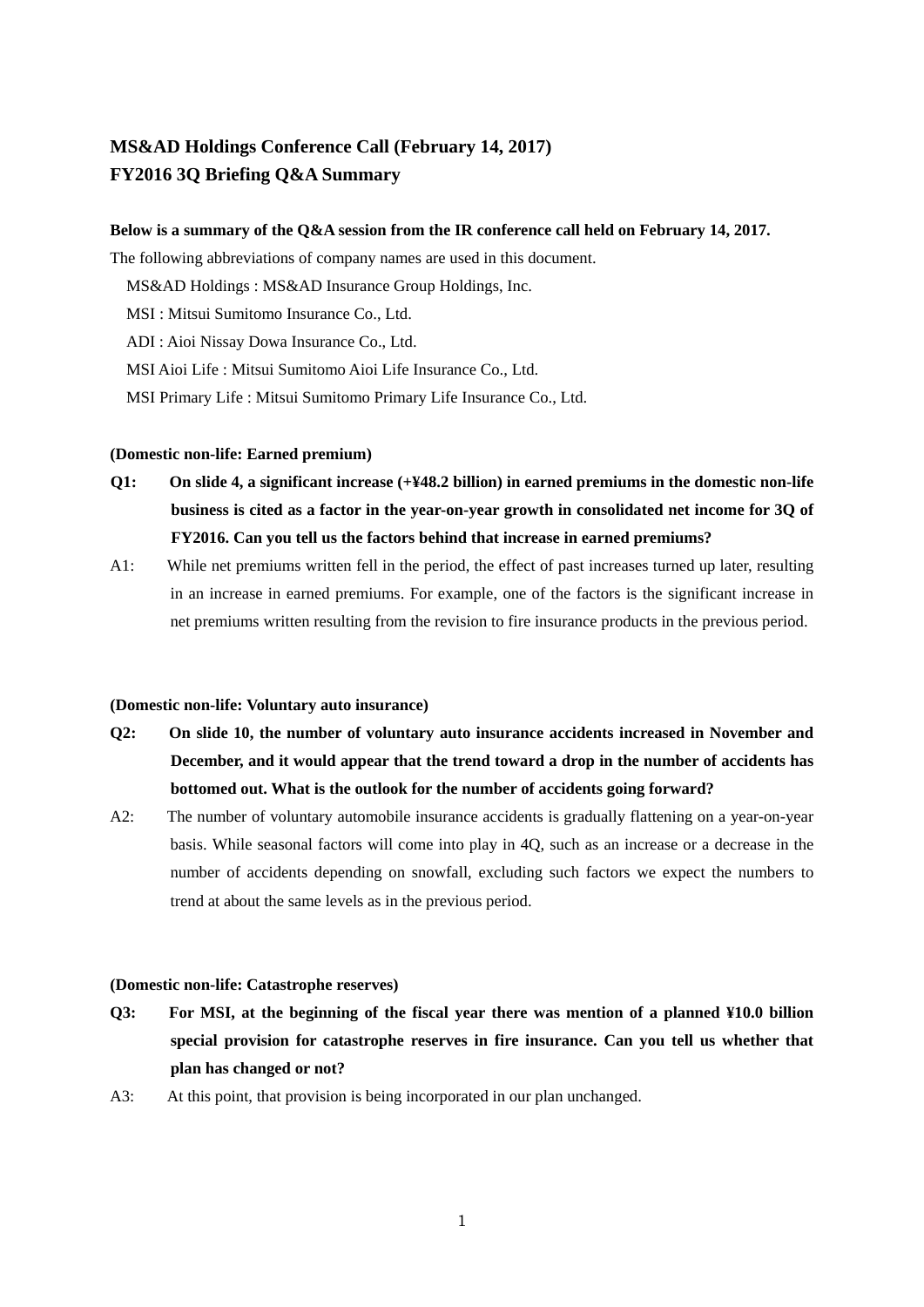- **Q4: Compared to your full-year assumptions for domestic natural catastrophes, MSI and ADI combined currently have leeway of about ¥15.0 billion. In the event there are few losses from natural catastrophes in 4Q, is it possible MSI may increase the amount of the special provision?**
- A4: We do not currently intend to increase the amount of the special provision for catastrophe reserves of fire insurance at the end of 4Q. Conversely, if losses from natural catastrophes in 4Q are low, and the balance of catastrophe reserves builds above expectations, we may reduce that special provision from the planned ¥10.0 billion.
	- SQ (follow up) : **If natural catastrophes in 4Q are fewer than expected, and you reduce the amount of the special provision for catastrophe reserves, are we correct in understanding that this will result in an upswing in Group Core Profit, and a corresponding increase in returns to shareholders?**
	- SA: With regards to domestic non-life insurance, as you point out, an upswing in profit above expectations is possible. On the other hand, we also expect a downswing of about ¥12.0 to ¥13.0 billion (pre-tax) in International business due to claims resulting from hurricanes in the U.S., the earthquake in New Zealand and other natural catastrophes. We expect the negative factors in the International business will offset any upswing in domestic non-life business to a respectable degree.

#### **(International business: Natural catastrophes)**

- **Q5: Are we to understand that you did not forecast much in the way of natural catastrophes in your International business initially, and the occurrence of many natural catastrophes in the current fiscal year will factor into the downswing of between ¥12.0 to ¥13.0 billion?**
- A5: While a suitable amount for overseas natural catastrophes was included in our initial forecast, that estimate was lowered during our review of the plan in November 2016. Losses resulting from hurricanes and the New Zealand earthquake have currently exceeded that estimate, and we expect that to have an impact on 4Q results.

### **(International business: MS Amlin)**

- **Q6: Regarding MS Amlin, although the yen has strengthened in terms of the exchange rate against the pound compared to your initial forecast, it would appear that at ¥11.6 billion, net income is ahead of that initial forecast. What are the positive factors here?**
- A6: Planned full-year net income for MS Amlin is ¥21.2 billion, so the ¥11.6 billion result for 3Q is more or less on plan.